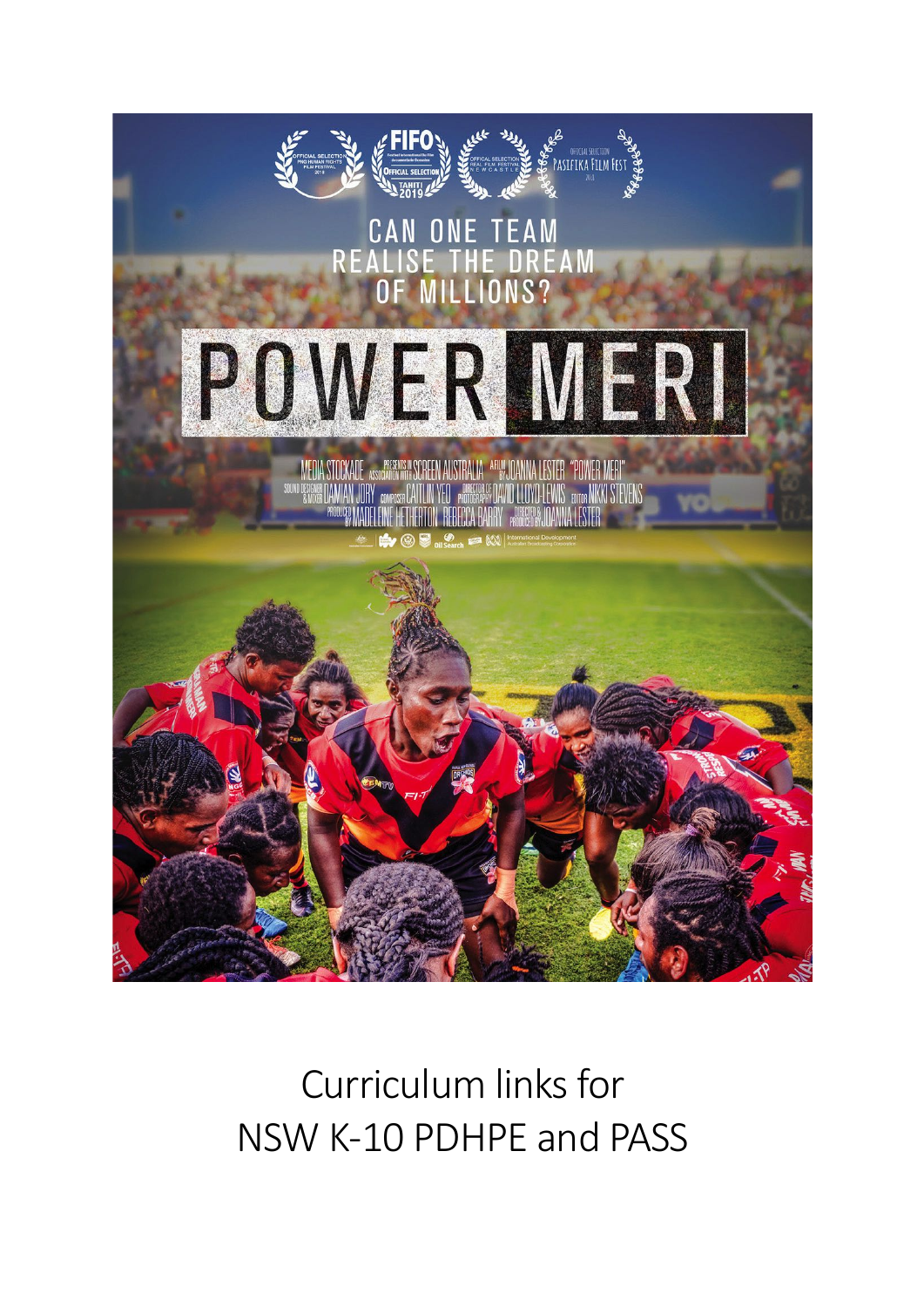*Power Meri* follows Papua New Guinea's first national women's rugby league team, the PNG Orchids, on their journey to the 2017 World Cup in Australia. Proud, strong and hopeful, the pioneering women in the PNG Orchids team have overcome more challenges than most to play their much-loved national sport. But after years at grassroots level, they have just three months to transform themselves into a competitive national team.

*Power Meri* takes audiences on a journey through rarely-seen corners of PNG and behind the scenes of women's sport. It follows the Orchids through selection trials, arduous training with a fly-in-fly-out Australian coaching mentor, and diverse personal struggles as they face the world champion Australian Jillaroos and compete at the World Cup.

*Power Meri* offers students an opportunity to:

- critique and challenge assumptions and stereotypes;
- consider the influence of sport on national and personal identity and on gender equality;
- examine the roles, status and representations of women in modern day society;
- weigh up the importance of winning vs participating;
- consider the different ways people can demonstrate resilience;
- evaluate the importance of community support to individuals and groups.

## PDHPE Curriculum links

Stage 4 (Years 7 and 8)

| Outcome                                                                                                  | Content                                           |
|----------------------------------------------------------------------------------------------------------|---------------------------------------------------|
| <b>PD4-1</b>                                                                                             | How do change, transition and                     |
| examines and evaluates strategies to manage                                                              | environment shape my identity?                    |
| current and future challenges                                                                            | investigate the impact of transition<br>$\bullet$ |
| <b>PD4-3</b>                                                                                             | and change on identity: (ACPPS070)                |
| investigates effective strategies to promote                                                             |                                                   |
| inclusivity, equality and respectful relationships                                                       | What skills and strategies can be used to         |
|                                                                                                          | promote inclusivity, equality and                 |
| <b>PD4-6</b>                                                                                             | respectful relationships?                         |
| recognises how contextual factors influence<br>attitudes and behaviours and proposes strategies to       | explain how a sense of belonging                  |
| enhance health, safety, wellbeing and participation                                                      | and connection to our communities                 |
| in physical activity                                                                                     | can enhance health, safety and                    |
|                                                                                                          | wellbeing                                         |
| <b>PD4-10</b>                                                                                            |                                                   |
| applies and refines interpersonal skills to assist<br>themselves and others to interact respectfully and | What positive actions contribute to the           |
| promote inclusion in a variety of groups or contexts                                                     | health, safety, wellbeing and participation       |
|                                                                                                          | in physical activity levels of the wider          |
|                                                                                                          | community?                                        |
|                                                                                                          | investigate the benefits to                       |
|                                                                                                          | individuals and communities of                    |
|                                                                                                          | valuing diversity and promoting                   |
|                                                                                                          | inclusivity (ACPPS079)                            |
|                                                                                                          |                                                   |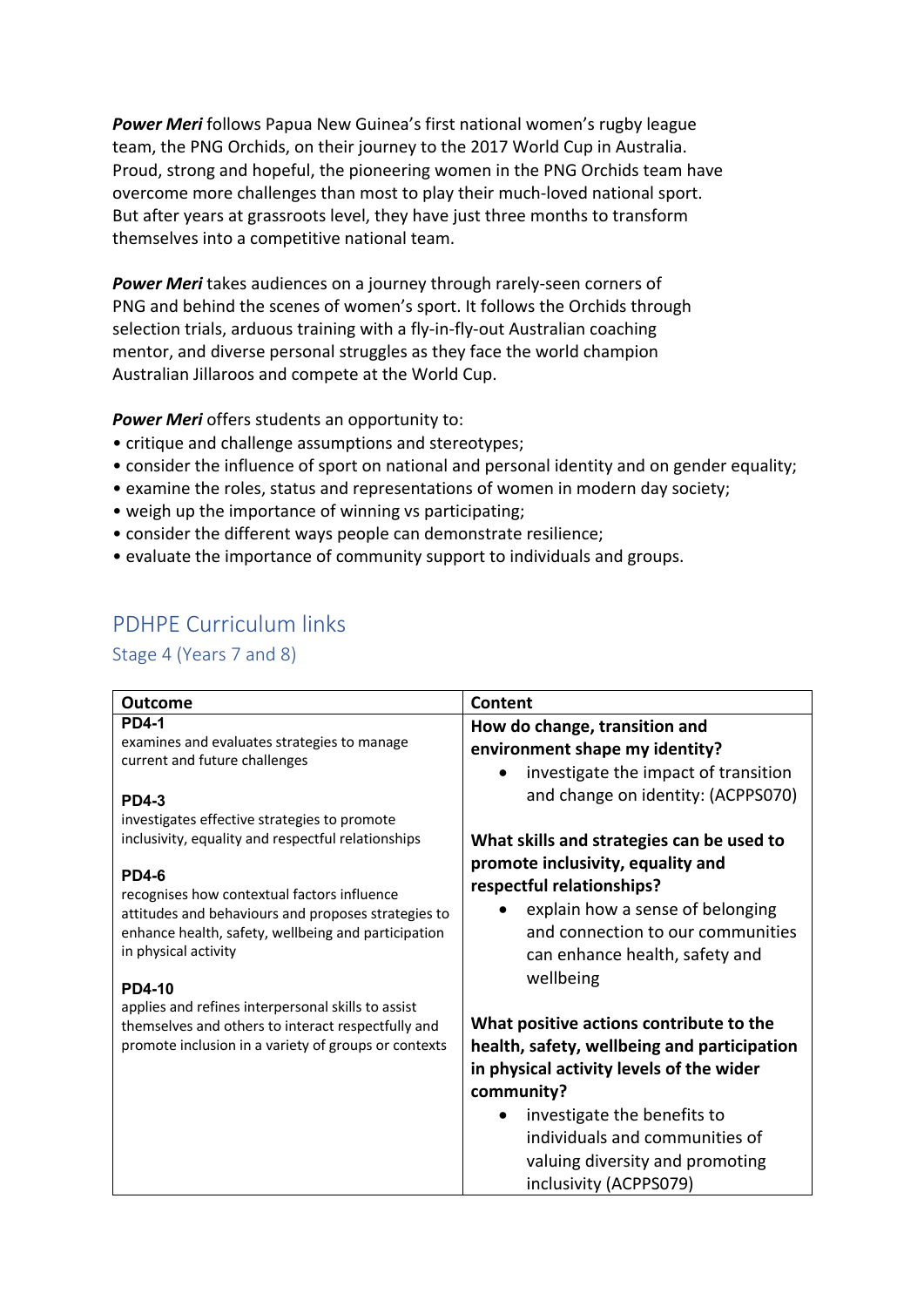| plan and implement inclusive<br>strategies to promote health and<br>wellbeing and to connect with their<br>communities<br>Why are connection, inclusion and<br>empowerment important for the health,<br>safety, wellbeing and physical activity<br>levels of the wider community?<br>appreciate the contribution that<br>$\bullet$ |
|------------------------------------------------------------------------------------------------------------------------------------------------------------------------------------------------------------------------------------------------------------------------------------------------------------------------------------|
| participation in physical activity<br>makes to the development of self-<br>management, interpersonal and<br>movement skills and explore the<br>impact this has on health and<br>wellbeing.                                                                                                                                         |

## Stage 5 (Years 9 and 10)

| <b>Outcomes</b>                                                                                                                                                                                                                                                                                                                                                                                                                                                                                                                                                                             | Content                                                                                                                                                                                                                                                                                                                                                                                                                                                                                                                                                                                         |
|---------------------------------------------------------------------------------------------------------------------------------------------------------------------------------------------------------------------------------------------------------------------------------------------------------------------------------------------------------------------------------------------------------------------------------------------------------------------------------------------------------------------------------------------------------------------------------------------|-------------------------------------------------------------------------------------------------------------------------------------------------------------------------------------------------------------------------------------------------------------------------------------------------------------------------------------------------------------------------------------------------------------------------------------------------------------------------------------------------------------------------------------------------------------------------------------------------|
| <b>PD5-1</b><br>assesses their own and others' capacity to reflect on<br>and respond positively to challenges<br><b>PD5-3</b><br>analyses factors and strategies that enhance<br>inclusivity, equality and respectful relationships<br><b>PD5-6</b><br>critiques contextual factors, attitudes and<br>behaviours to effectively promote health, safety,<br>wellbeing and participation in physical activity<br><b>PD5-10</b><br>critiques their ability to enact interpersonal skills to<br>build and maintain respectful and inclusive<br>relationships in a variety of groups or contexts | How can I be the best version of me and<br>support the identity of others?<br>• evaluate factors that impact on the<br>identity of individuals and groups<br>including Aboriginal and Torres Strait<br>Islander Peoples (ACPPS089)<br>analyse how norms, stereotypes<br>and expectations may influence<br>individual and group identity<br>examine how diversity and gender<br>are represented in the media and<br>communities, and investigate the<br>influence these representations<br>have on identity<br>critically analyse how individuals<br>have an impact on the identity of<br>others |
|                                                                                                                                                                                                                                                                                                                                                                                                                                                                                                                                                                                             | investigate how cultural beliefs and<br>practices surrounding transitions to<br>adulthood differ between cultures,<br>eg initiation ceremonies                                                                                                                                                                                                                                                                                                                                                                                                                                                  |
|                                                                                                                                                                                                                                                                                                                                                                                                                                                                                                                                                                                             | How can people respond positively to life<br>challenges?                                                                                                                                                                                                                                                                                                                                                                                                                                                                                                                                        |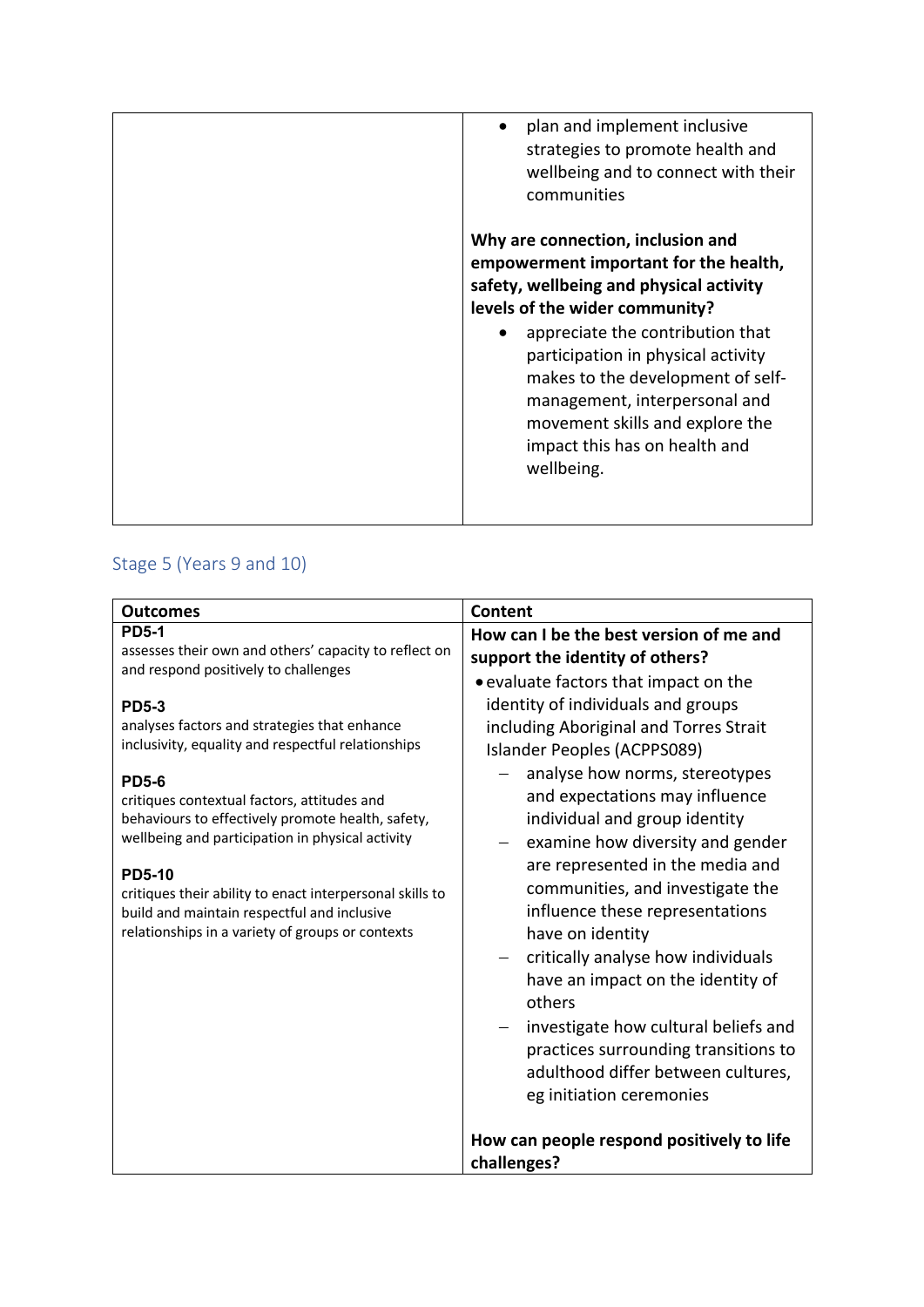| • explore the characteristics of resilient<br>people and the skills that enhance<br>resilience and wellbeing<br>examine case studies of people<br>who have overcome adversity,<br>including Aboriginal or Torres Strait<br>Islander Peoples and people with<br>disabilities and identify their<br>characteristics and qualities S<br>examine skills and attitudes that<br>enhance resilience including self-<br>monitoring, self-regulation,<br>maintaining a realistic perspective<br>and attitudes to change |
|----------------------------------------------------------------------------------------------------------------------------------------------------------------------------------------------------------------------------------------------------------------------------------------------------------------------------------------------------------------------------------------------------------------------------------------------------------------------------------------------------------------|
|                                                                                                                                                                                                                                                                                                                                                                                                                                                                                                                |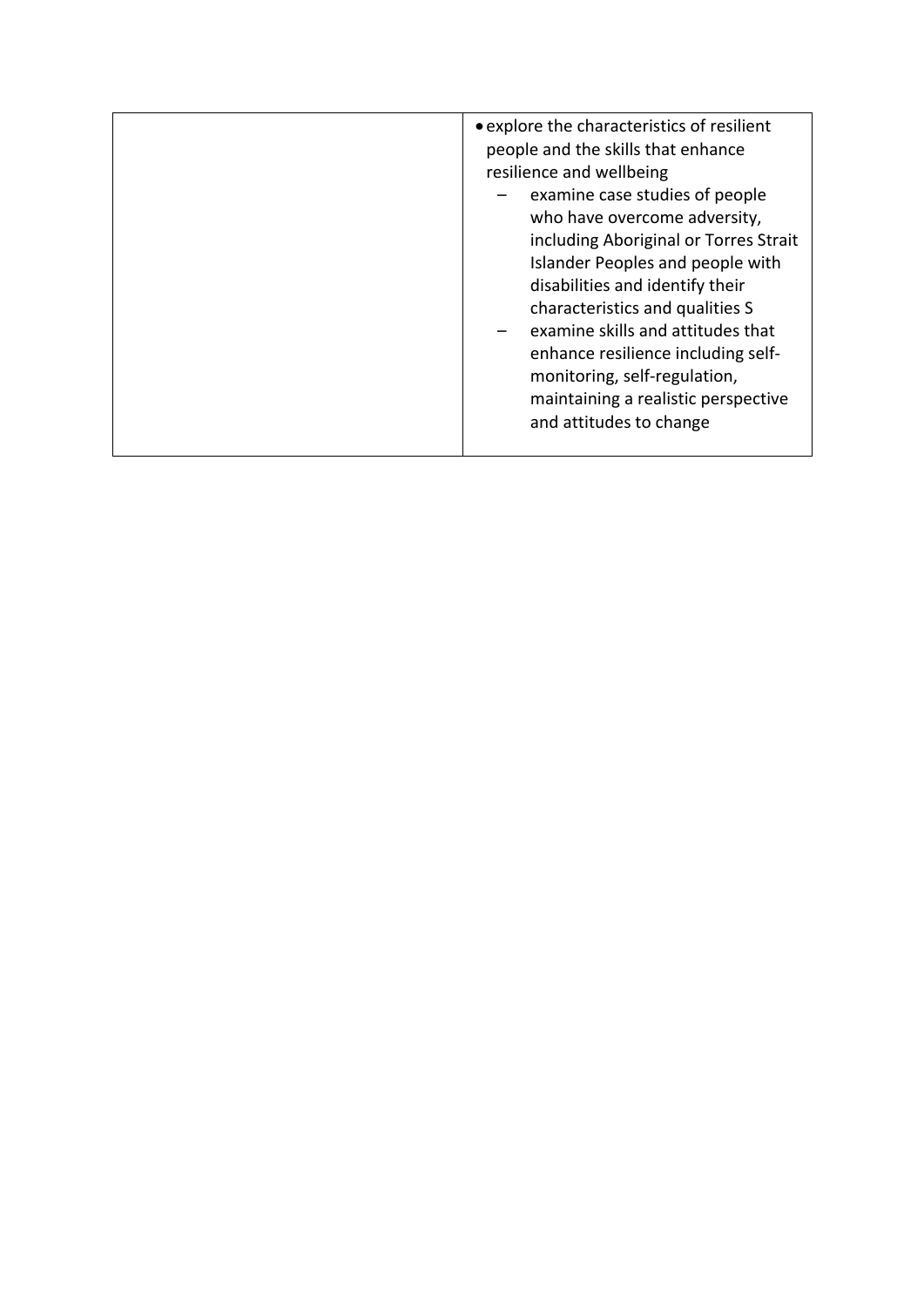## Physical Activity and Sport Studies Curriculum links (for 2019 syllabus)

| Outcomes                                                                                                                                                                                                                                                                                                                                                                                                                                                                                                | Content                                                                                                                                                                                                                                                                                                                                                                                                                                                                                                                                                                                                                                                                                                                                                                                                                                                                                                                                                                                                                                                                                                                                  |
|---------------------------------------------------------------------------------------------------------------------------------------------------------------------------------------------------------------------------------------------------------------------------------------------------------------------------------------------------------------------------------------------------------------------------------------------------------------------------------------------------------|------------------------------------------------------------------------------------------------------------------------------------------------------------------------------------------------------------------------------------------------------------------------------------------------------------------------------------------------------------------------------------------------------------------------------------------------------------------------------------------------------------------------------------------------------------------------------------------------------------------------------------------------------------------------------------------------------------------------------------------------------------------------------------------------------------------------------------------------------------------------------------------------------------------------------------------------------------------------------------------------------------------------------------------------------------------------------------------------------------------------------------------|
| <b>PASS5-3</b><br>discusses the nature and impact of<br>historical and contemporary issues in<br>physical activity and sport<br>PASS5-4<br>analyses physical activity and sport from<br>personal, social and cultural perspectives<br>PASS5-6<br>evaluates the characteristics of<br>participation and quality performance in<br>physical activity and sport<br><b>PASS5-10</b><br>analyses and appraises information,<br>opinions and observations to inform<br>physical activity and sport decisions. | Module: Physical activity and sport for<br>specific groups<br><b>Historical perspectives</b><br>research and discuss the evolution<br>of physical activity and sport for<br>different population groups, for<br>example: children, women, elderly<br>people, people with disability,<br>culturally and linguistically diverse<br>people<br>examine the resilience of, as well as<br>specific past challenges faced by<br>different population groups,<br>including Aboriginal and Torres<br>Strait Islander Peoples, women in<br>sport, people with disability<br>Factors influencing physical activity and<br>sport choices<br>assess factors that influence<br>physical activity choices of different<br>population groups, for example:<br>access, education, cost, self-esteem,<br>culture, geographic location, body<br>shape, skill level, disability<br>discuss the nature of various<br>physical activities and sports and<br>determine the role culture plays in<br>individual choices<br>analyse the outcomes and<br>opportunities provided by physical<br>activity and sport for a selected<br>population group, for example: |